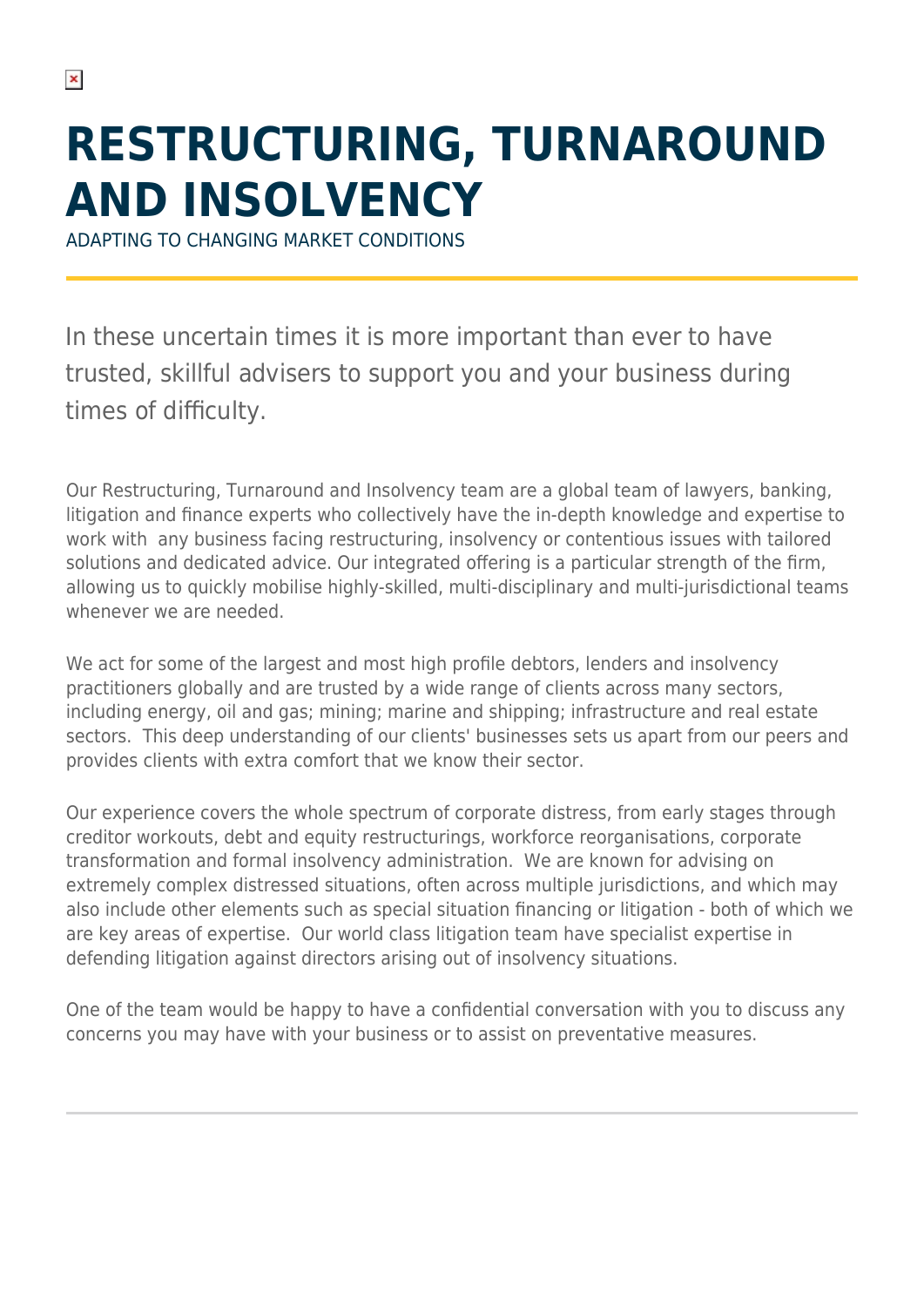## **RECENT EXPERIENCE**

#### **FRENCH STATE**

Advising the French State in relation to the granting and restructuring of the FDES loans granted to Liberty Ascoval, a French affiliate of the GFG Alliance.

#### **DBS BANK**

Successfully defending DBS Bank's Hong Kong branch in a High Court action brought by the liquidators of Galleria (Hong Kong Limited)- whom in 2009 it was discovered were committing fraud on a significant scale. We are currently representing DBS in defence on an appeal by the liquidators.

#### **KPMG**

Advising the Liquidators of Perfect Recovery Limited (In Members Voluntary Winding-Up) in relation to their liquidation of the company and their duties, particularly regarding dealing with creditor claims. Our role in this matter involves advising the Liquidators on their duties and strategies in dealing with a claimed major creditor in a Members Voluntary Winding-Up where the company is solvent. We successfully obtained an order for further security in the sum of HKD1.8 million against the Plaintiff after trial has been set down.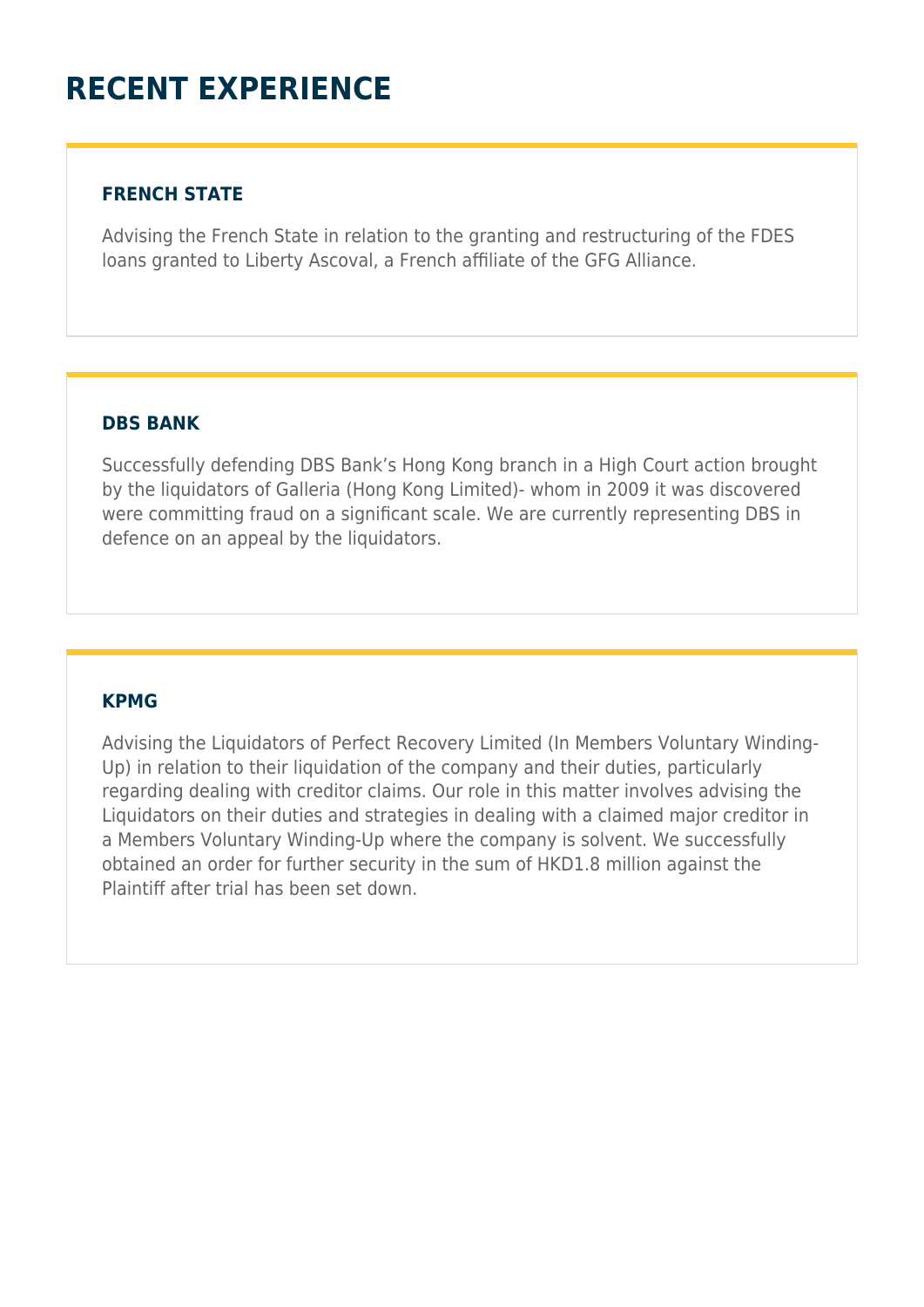#### **ULTRATECH CEMENT LIMITED**

Advising UltraTech Cement as the successful bidder under the Indian Insolvency and Bankruptcy Code process under which the bidder purchased the debt of the Binani Cement group companies under the Resolution Plan as a part of a loan-to-own restructuring. The debt restructuring raised complex legal issues in relation to reconciling the unique restructuring scheme sanctioned by the highest court in India and the English law governed facility agreements, as well as the legal impact of the English law assignments on local law security documents.

#### **UBS AG AND UBS EUROPE SE**

Defending UBS AG and UBS Europe SE in proceedings commenced by the liquidators of China Metal Recycling (Holdings) Limited (China Metal) in the Court of First Instance in respect of liabilities arising out of its sponsorship work for the IPO of China Metal.

#### **BAML, CITIGROUP AND SABADELL**

Advising the arranger and lead managers on TSB Bank's inaugural Rule 144A Duncan Funding 2016-1 RMBS transaction

### **OUR PEOPLE**